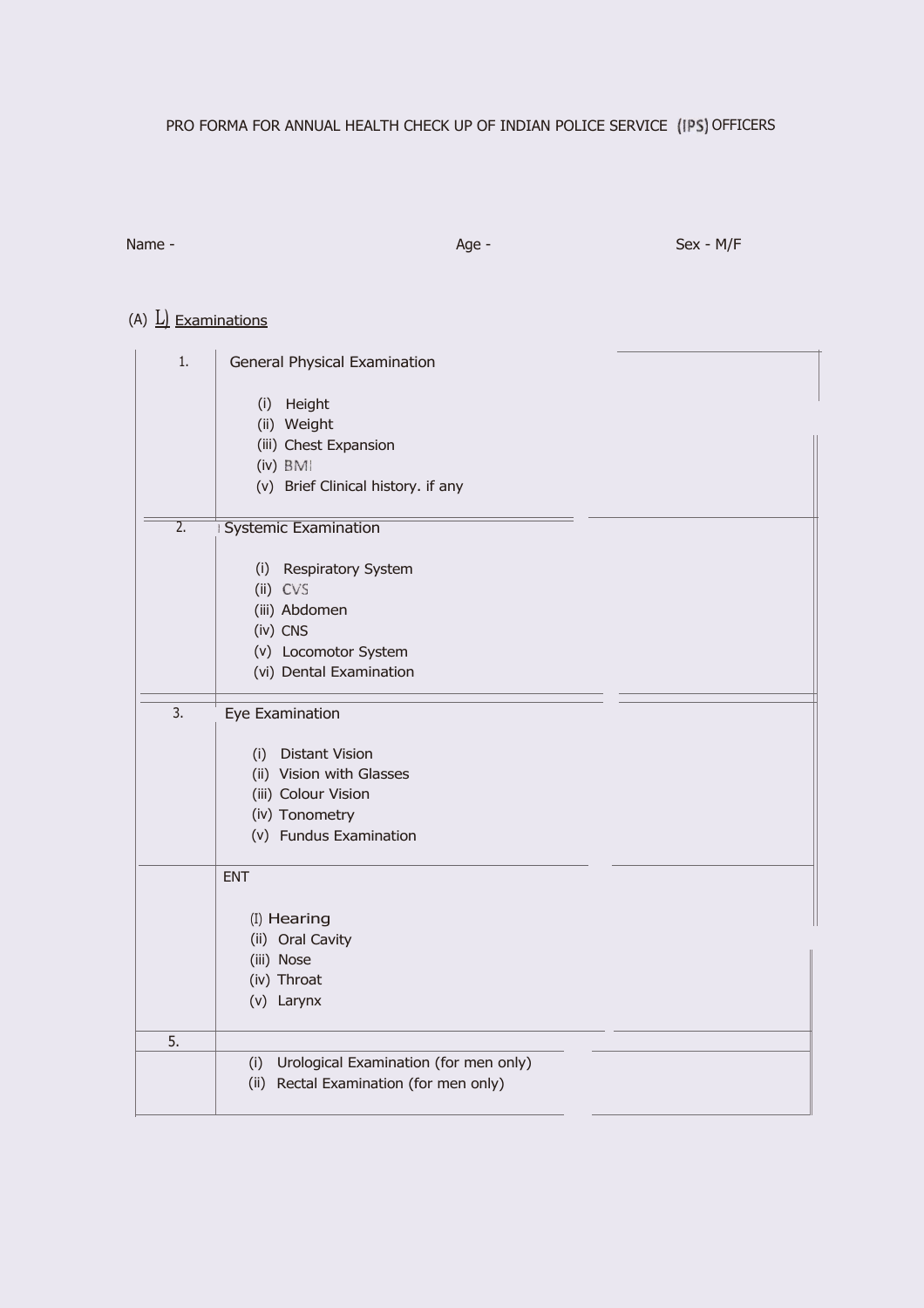| Gynecological Health Check Up<br>$\sim$                                                        |  |
|------------------------------------------------------------------------------------------------|--|
| (i) Pelvic Examination<br>(a) Local Examination<br>(b) Per Vaginum $(P/V)$<br>(c) Per Speculum |  |
| (ii) Surgical Examination                                                                      |  |
| (iii) Breast Examination                                                                       |  |
|                                                                                                |  |

### (II) Investigations

| 1. | Haemogram                                                                                                                                          |
|----|----------------------------------------------------------------------------------------------------------------------------------------------------|
|    | (i)<br>Haemoglobin<br>(ii)<br><b>TLC</b><br>(iii) DLC<br>(a) Polymorphs<br>(b) Lymphocytes<br>(c) Eosinophils<br>(d) Basophils                     |
|    | (e) Monocytes<br>(iv) Peripheral Smear                                                                                                             |
| 2. | <b>Urine Examination</b><br>(i) Colour<br>(ii) Albumin<br>(iii) Sugar<br>(iv) Microscopic Examination                                              |
| 3. | <b>Blood Sugar</b><br>(i) Fasting<br>(ii) Post-Prandial                                                                                            |
| 4. | Lipid Profile<br><b>Total Cholesterol</b><br>(i)<br>(ii) HDL Cholesterol<br>(iii) LDL Cholesterol<br>(iv) VLDL Cholesterol<br>Triglycerides<br>(v) |
| 5. | Liver Function Test<br>S. Bilirubin (total)<br>(i)<br>(ii) S. Bilirubin (direct)<br>(iii) S.G.O.T.<br>(iv) S.G.P.T.                                |